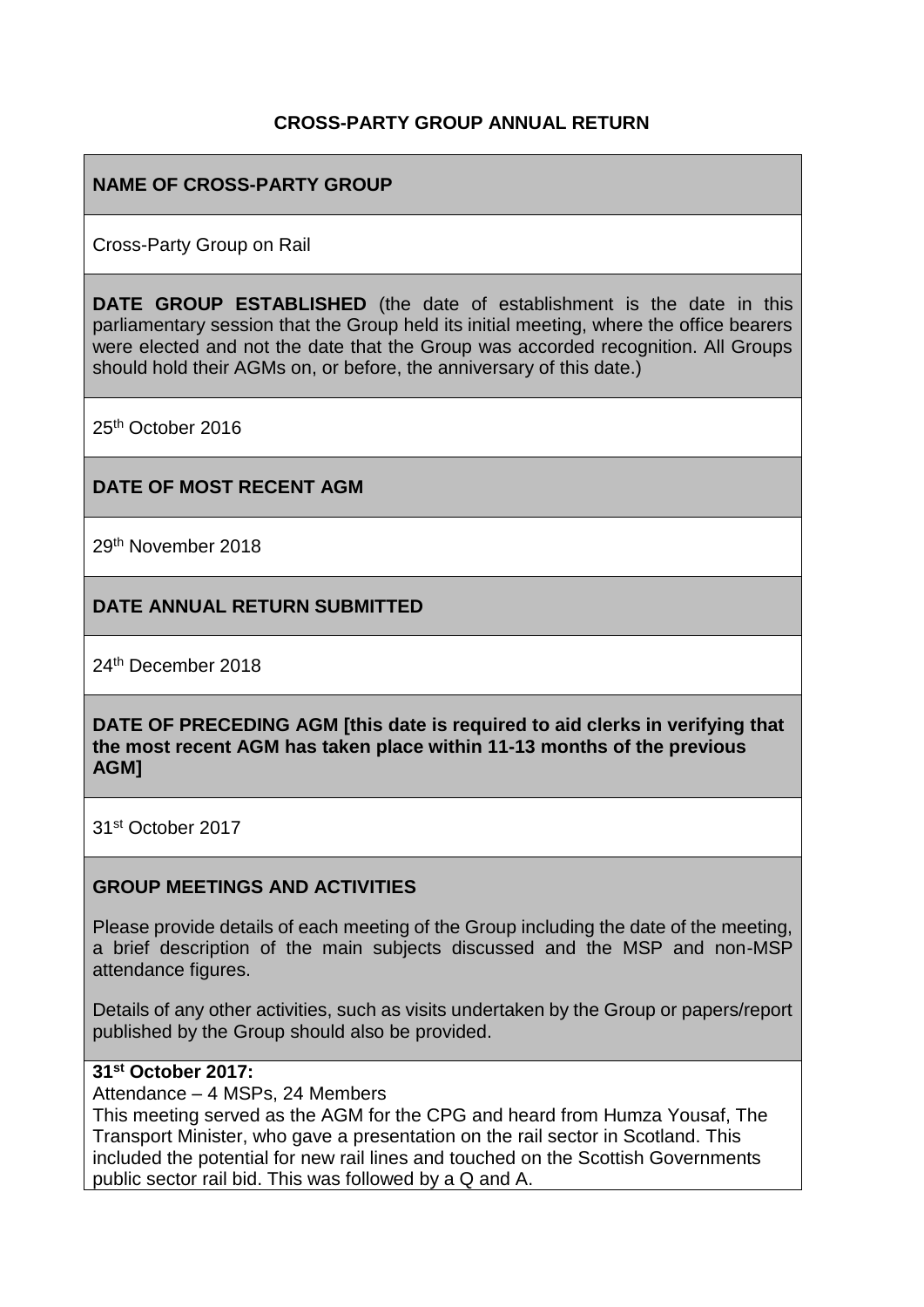## **7 th March 2018:**

Attendance – 2 MSPs, 14 Members

This meeting heard from Jim Harkins of Light Rail UK about the Utility of Trams on Mixed Rail Lines and touched on the environmental benefits of moving away from motor vehicles towards trams and other public transport. This was followed by a Q and A.

### **2 nd May 2018:**

Attendance – 5 MSPs, 17 Members

This meeting heard from Alex Hynes, Managing Director of ScotRail, who gave a presentation about the ongoing work being carried out by ScotRail. This included information about the new rolling stock and infrastructure projects, which are planned. This was followed by a Q and A.

#### **26th September 2018:**

Attendance – 4 MSPs, 15 Members

This meeting heard from the Ariane Ally of the Network Rail Suicide Prevention Team about their work on tackling suicide on the railway network and the innovative ways they go about minimising this. The meeting also heard from the Iain Stanworth of the Strathspey Railway Association about the recent work of the association and what plans they have for further development. Both talks were followed by Q and A's **28th November:**

#### Attendance – 4 MSPs, 2 Members

This meeting was only for the AGM to ensure the group remained compliant with the code of conduct. John Mason MSP and Pauline McNeill MSP were duly re-elected as Co-Conveners and were joined by John Finnie MSP and Liam Kerr MSP who were both elected as Vice Conveners. ScotRail Alliance were also re-elected as the group Secretariat.

## **MSP MEMBERS OF THE GROUP**

Please provide names and party designation of all MSP members of the Group.

John Mason (SNP),

John Finnie (Green),

David Stewart (Labour),

Neil Bibby (Labour),

Jackie Baillie (Labour),

Pauline McNeill (Labour),

Oliver Mundell (Conservative),

Joan McAlpine (SNP),

Lewis MacDonald (Labour),

Mark Ruskell (Green),

Alexander Stewart (Conservative),

Liam Kerr MSP (Conservative)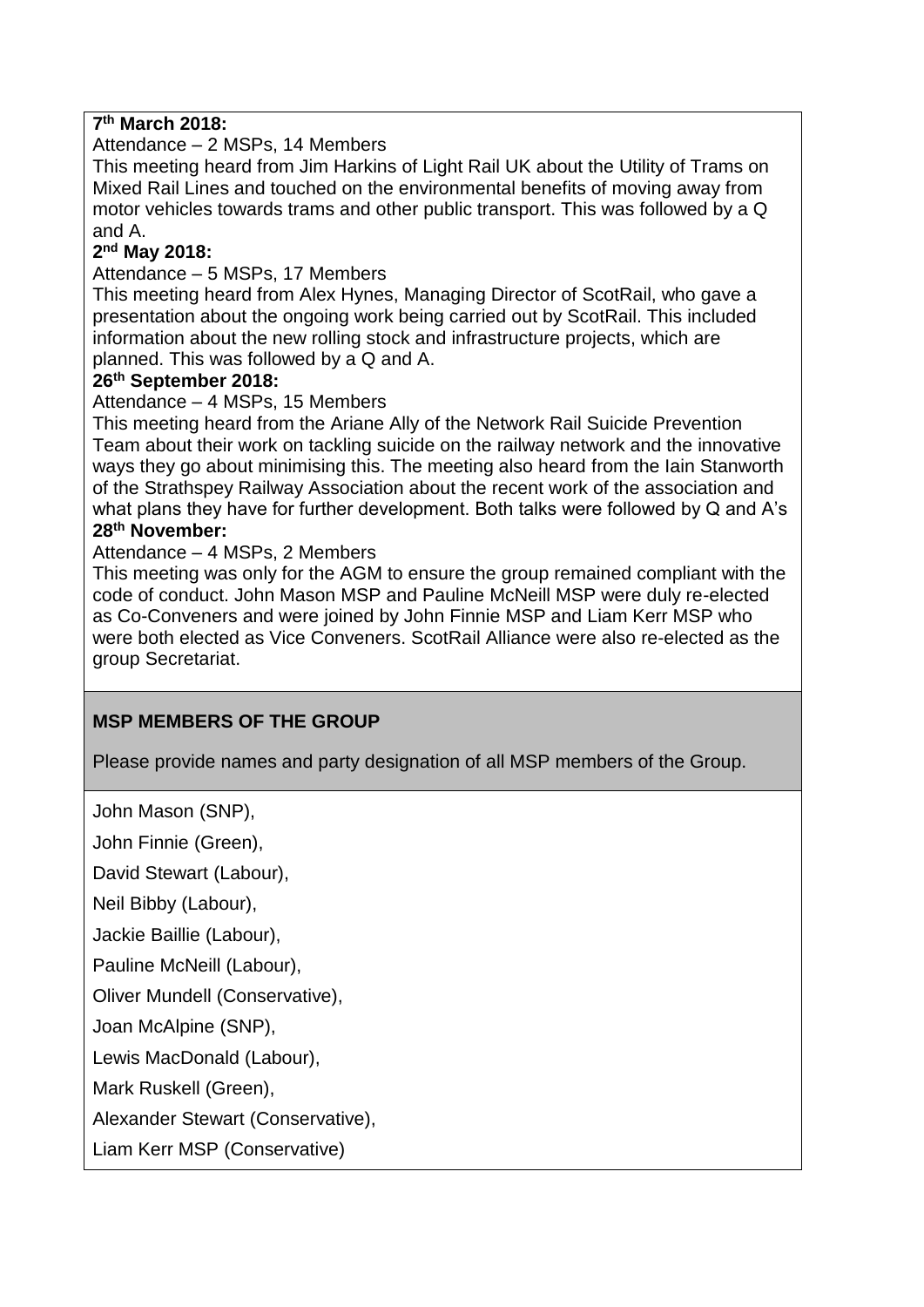# **NON-MSP MEMBERS OF THE GROUP**

For organisational members please provide only the name of the organisation, it is not necessary to provide the name(s) of individuals who may represent the organisation at meetings of the Group.

| <b>Individuals</b> | <b>Stephen Young</b><br><b>Jim Harkins</b><br>Janice Connelly<br>Allan Maclean<br><b>Richard Arden</b><br><b>Daniel Giblin</b>                                                                                                                                                                                                                                                                                                                                                                                                                                                                                                                             |
|--------------------|------------------------------------------------------------------------------------------------------------------------------------------------------------------------------------------------------------------------------------------------------------------------------------------------------------------------------------------------------------------------------------------------------------------------------------------------------------------------------------------------------------------------------------------------------------------------------------------------------------------------------------------------------------|
| Organisations      | <b>Railfuture Scotland</b><br><b>West Coast Rail 250</b><br><b>SWestrans</b><br><b>Transport Focus</b><br>Light Rail UK<br><b>Capital Rail Action Group</b><br>Pagoda<br>Aslef<br><b>Pollokshields Community Council</b><br><b>Transform Scotland</b><br><b>Tacturn</b><br><b>RailQwest</b><br><b>Campaign for Borders Rail</b><br>West Coast Rail 250<br><b>Tram-Forward</b><br><b>StARLink Campaign</b><br>Newburgh Train Station Group<br><b>LRTA Tram-Forward group</b><br><b>ScotRail Alliance</b><br>Levenmouth Rail Campaign<br>Rail Action Group, East of Scotland<br>The Highlands and Islands Transport Partnership (HITRANS)<br><b>NESTRANS</b> |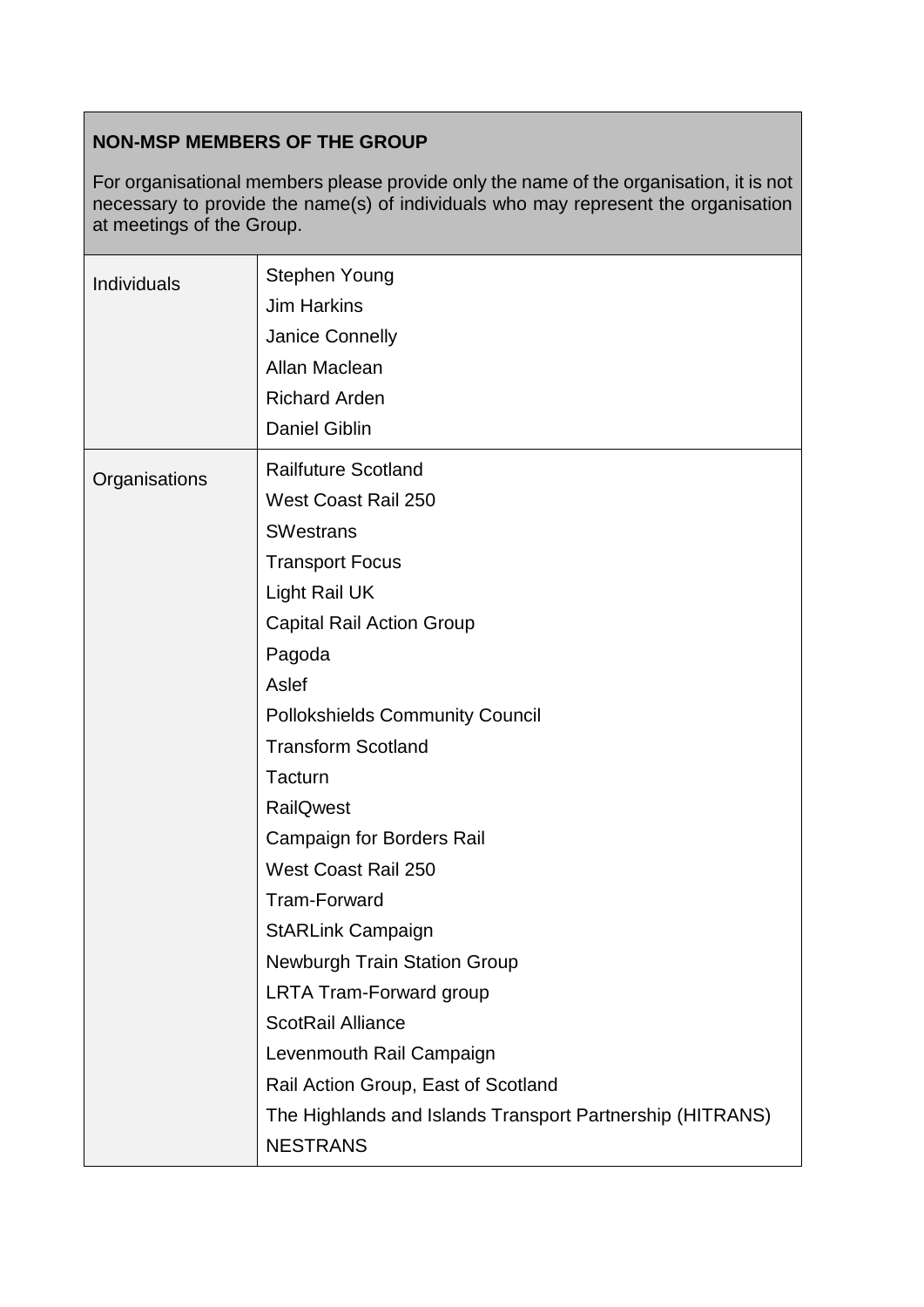|  | The Friends of the Far North Line |
|--|-----------------------------------|
|  | St Andrews Rail Link Campaign     |
|  | Grayling                          |
|  | <b>Network Rail</b>               |
|  | <b>Montrose Port Authority</b>    |
|  | <b>Rix Shipping Scotland</b>      |
|  | Allan Rail                        |
|  |                                   |

# **GROUP OFFICE BEARERS**

Please provide names for all office bearers. The minimum requirement is that two of the office bearers are MSPs and one of these is Convener – beyond this it is a matter for the Group to decide upon the office bearers it wishes to have. It is permissible to have more than one individual elected to each office, for example, co-conveners or multiple deputy conveners.

| Co-Convener          | John Mason MSP             |
|----------------------|----------------------------|
| Co-Convener          | <b>Pauline McNeill MSP</b> |
| <b>Vice Convener</b> | Liam Kerr MSP              |
| <b>Vice Convener</b> | John Finnie MSP            |
| Secretary            | <b>Scotrail Alliance</b>   |
| Treasurer            | <b>NA</b>                  |

# **FINANCIAL BENEFITS OR OTHER BENEFITS RECEIVED BY THE GROUP**

Please provide details of any financial or material benefit(s) received from a single source in a calendar year which has a value, either singly or cumulatively, of more than £500. This includes donations, gifts, hospitality or visits and material assistance such as secretariat support.

Details of material support should include the name of the individual providing support, the value of this support over the year, an estimate of the time spent providing this support and the name of the organisation that this individual is employed by / affiliated to in providing this support.